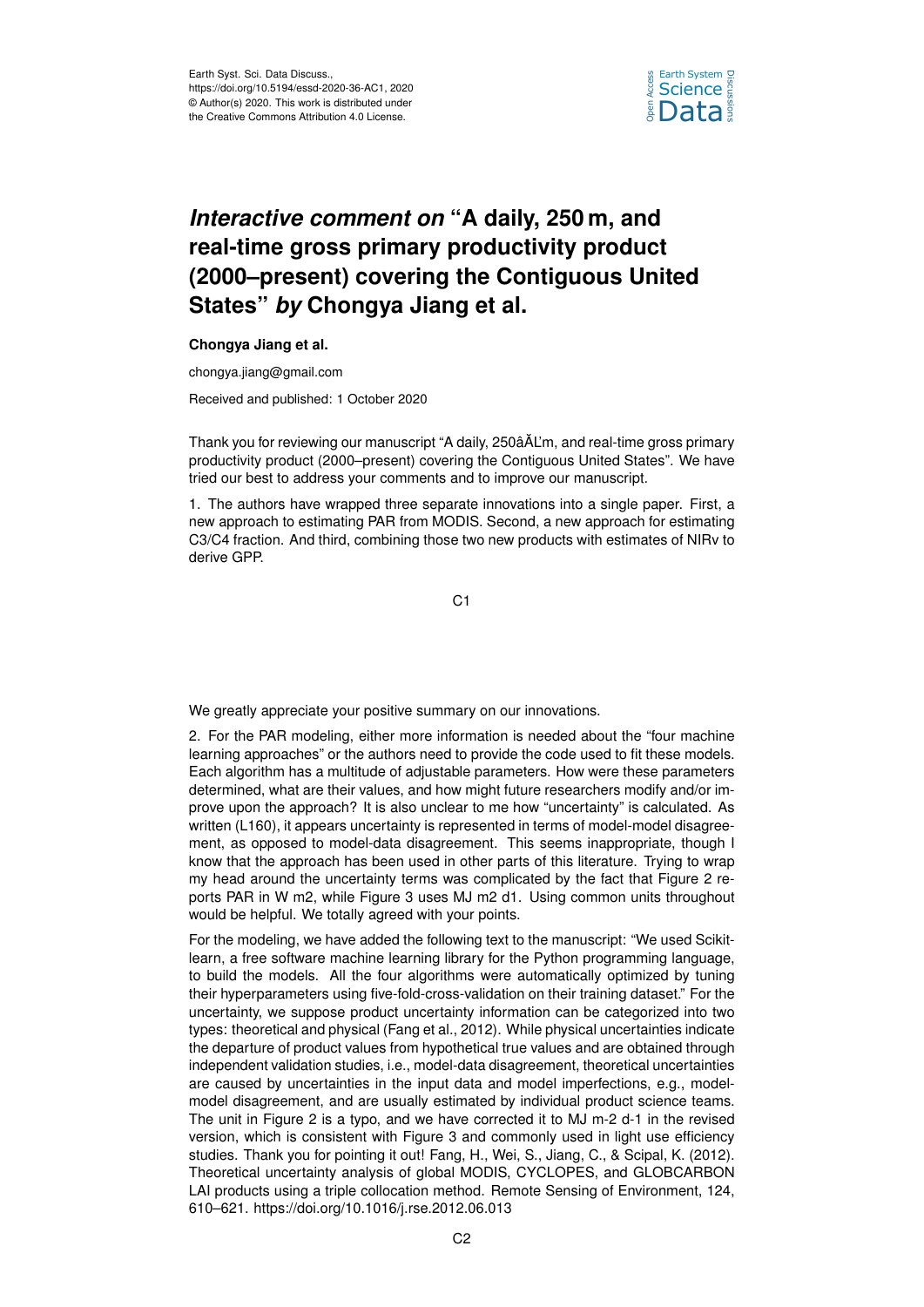3. Some other minor issues on the PAR estimation. Equation 9 uses the term "fPAR", which in this literature often means 'fraction of photosynthetically active radiation absorbed by plants.' (e.g, their equation 4). It's quite confusing to distinguish between fpar and FPAR. Finally, the authors might consider a supplemental figure showing patterns of PAR/SW âËŸAËĞT this is a fairly well-studied, physically grounded ratio. It might also help to show that the approach works just fine in semi-cloudy (e.g, when there is more diffuse PAR) conditions.

We have followed all your suggestions in the revised manuscript. We have changed "fPAR" to "pPAR" (proportion of PAR in SW) to avoid misleading. We have added a PAR/SW ratio figure in the supplementary. We have also added a supplemental figure to show the error distribution of as a function of atmospheric transmittance (tSWR) to demonstrate that the approach works fine for any sky conditions.

4. For C3/C4, how are these uncertainties propagated into the final reported GPP estimates? From Figure 6b, it seems uncertainty is often quite high (e.g., > 40 percent). Accounting for this uncertainty seems important. For Figure 6 and 7, it could be helpful to change "Reference" to "CDL Reference" or something of that sort. At first, I was confused by the difference between "Reference" and "Ground Truth."

We agree that the uncertainties in C4 crop fraction is large (e.g., > 0.4) in some areas in Figure 6b. However, the metric RMSE is sensitive to extreme values, and it is different from misclassification rate (0.4 does not mean 40%). For a pure pixel of a corn/soybean rotation field, the RMSE  $= 0.39$  if three out of 20 years is misclassified, i.e., misclassification rate = 0.15. For example, in Figure 7b, predicted time series match well with the CDL reference in most cases, but the RMSE is 0.40. We use RMSE instead of misclassification rate because C4 crop fraction is a numerical variable. To avoid misleading, we have added this clarification in the revised manuscript, and added RMSE values in Figure 7 to provide an intuitive sense of this uncertainty. We have also replaced "Reference" by "CDL reference" following your kind suggestion.

C3

5. Perhaps most importantly, the authors mostly ignore the poor performance of their approach at evergreen needleleaf sites. Figure 8D indicates that SANIRv is not a good predictor of daily iPUE at ENF sites. The result is mentioned in L374, but relatively little discussion is offered for why this might be the case or what should be done about it. From Figure 11b, it seems that combining uncertain estimates of iPUE with PAR somewhat alleviates the poor performance within ENF, though the ENF site with an R2 of less than 0.2 stands out.

We totally agree with your point. We have added more interpretation on the poor performance in ENF: "This relatively weak iPUE ∼ SANIRv relationship is expected because evergreen needleleaf forest tends to allocate resources for leaf construction and maintenance at large time scales and does not have much flexibility to change canopy structure and leaf color as a response to varying environment at small time scales (Badgley et al., 2019; Chabot and Hicks, 1982). Previous studies found that changes in xanthophyll cycle instead of chlorophyll concentration or absorbed PAR explained the seasonal variation of photosynthetic capacity in evergreen needleleaf forest (Gamon et al., 2016; Magney et al., 2019). Therefore, SIF was suggested by some studies as a better proxy of photosynthetic capacity in this ecosystem (Smith et al., 2018; Turner et al., 2019), though satellite SIF has coarser spatial resolution, shorter temporal coverage, and larger temporal latency, and lower signal-to-noise ratio than SANIRv."

For the ENF site with the lowest R2 (US-Me1, Figure R1), we found it was likely a SANIRv data processing issue. First, this site has strong seasonal variation in NIRv and thus was not detected as ENF using our algorithm. Second, our soil correction uses 20 years data to derive soil background NIRv. At this site, NIRv data in 2004 – 2005 winter was much smaller than 20 years average, possibly due to poor growth conditions during that period as well as the contamination of snow or cloud. As a result, our algorithm over-corrected soil effect, leading to a lot of 0 SANIRv in that winter, which in the end caused low R2 in GPP. However, we considered this site-year as an extreme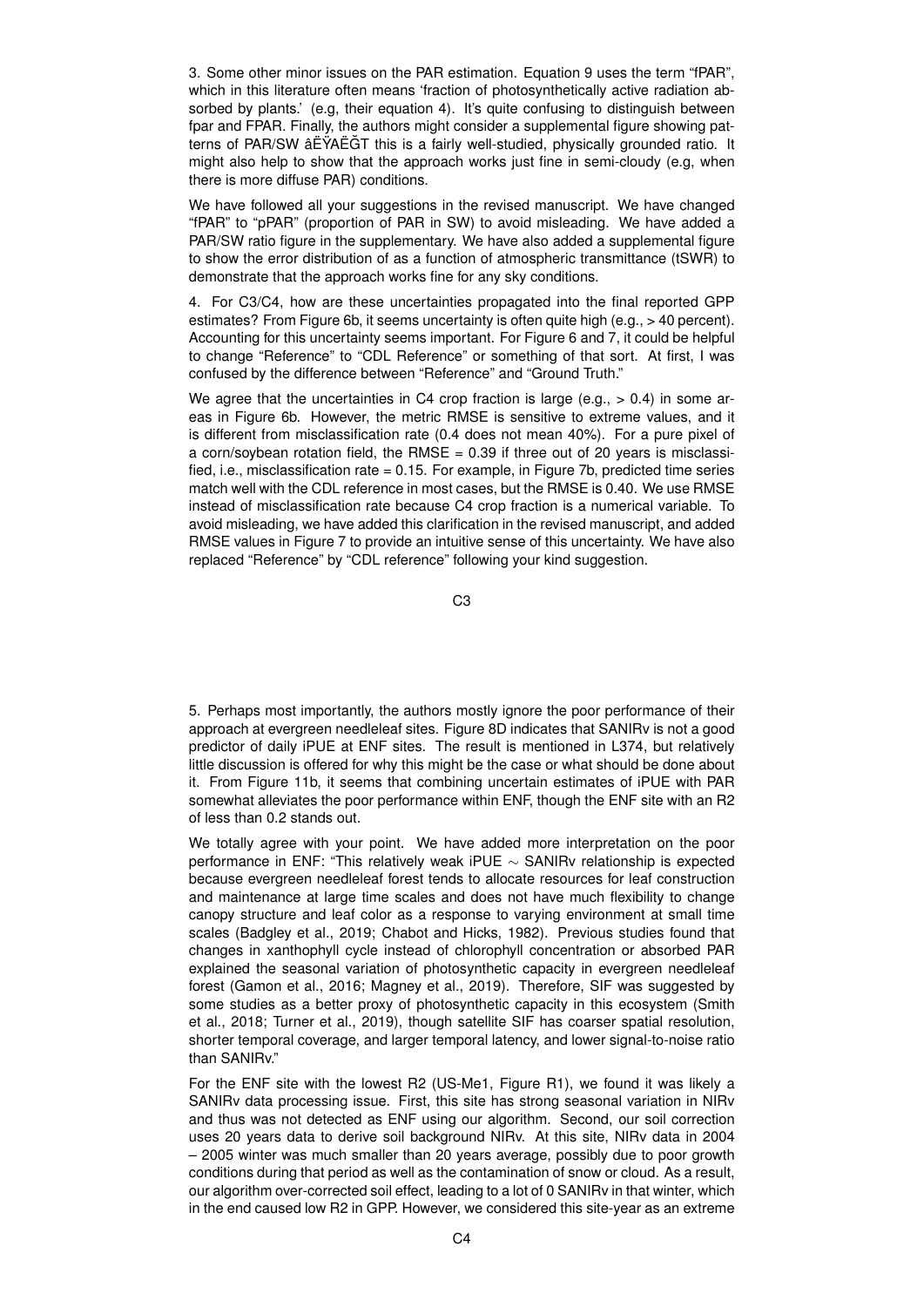case, which does not influence the overall quality of the product.

Figure R1 (see the attached figure). Comparison between AmeriFlux (black dots) and SLOPE (red curves) daily GPP at the US-Me1 site, which shows the lowest R2.

Badgley, G., Anderegg, L. D. ., Berry, J. A., & Field, C. B. (2019). Terrestrial Gross Primary Production: Using NIR V to Scale from Site to Globe. Global Change Biology, (April), 1–10. https://doi.org/10.1111/gcb.14729

Chabot, B. F., & Hicks, D. J. (1982). The ecology of leaf life spans. Annual Review of Ecology and Systematics. Volume 13, 13(1), 229–259. https://doi.org/10.1146/annurev.es.13.110182.001305

Magney, T. S., Bowling, D. R., Logan, B., Grossmann, K., Stutz, J., & Blanken, P. (2019). Mechanistic evidence for tracking the seasonality of photosynthesis with solar-induced fluorescence. Proceedings of the National Academy of Sciences, (27). https://doi.org/10.1073/pnas.1900278116

Gamon, J. A., Huemmrich, K. F., Wong, C. Y. S., Ensminger, I., Garrity, S., Hollinger, D. Y., . . . Peñuelas, J. (2016). A remotely sensed pigment index reveals photosynthetic phenology in evergreen conifers. Proceedings of the National Academy of Sciences, 201606162. https://doi.org/10.1073/pnas.1606162113

Smith, W. K., Biederman, J. A., Scott, R. L., Moore, D. J. P., He, M., Kimball, J. S., . . . Litvak, M. E. (2018). Chlorophyll Fluorescence Better Captures Seasonal and Interannual Gross Primary Productivity Dynamics Across Dryland Ecosystems of Southwestern North America. Geophysical Research Letters, 45(2), 748–757. https://doi.org/10.1002/2017GL075922

Turner, A. J., Köhler, P., Magney, T. S., Frankenberg, C., Fung, I., & Cohen, R. C. (2020). A double peak in the seasonality of California's photosynthesis as observed from space. Biogeosciences, 17(2), 405–422. https://doi.org/10.5194/bg-17-405-2020

6. A related, global scale effort to relate NIRv to GPP [Badgley, Anderegg, Berry,

C5

Field, GCB2019] that the authors cite, identified 'deciduous' vs. 'evergreen' as being a critical parameter for model performance. Recognizing the difference in scales of the two analysis and the authors' stronger focus on C3/C4, it still feels necessary for a richer discussion of the performance of the model at ENF sites, especially given that the ultimate goal of the manuscript is to distribute a GPP dataset that researchers from across disciplines might find useful. From the analyses, it seems individuals working in agricultural contexts might find the data more reliable than those working in ENF systems. These caveats should be clearly flagged for the reader and the authors might benefit the research community by offering some discussion about what they think is going on and what future efforts might address such uncertainties.

(Badgley et al., 2019) separated 'evergreen' from 'deciduous' because they found "differing slopes for evergreen, deciduous, and crop ecosystem types". In our study, however, we found ENF has similar slope  $(c = 3.35)$  with all C3 PFTs  $(c = 3.46)$ . Therefore, we decided not to separate them. We have made a richer discussion of the performance of the model at ENF sites (see response 5). In addition, we have further highlighted the limitation in the end of our Conclusion: "However, caution should be used in the interpretation of GPP seasonal trajectory in evergreen needleleaf forests because of relatively poor relationship between SANIRv and iPUE, and GPP magnitude in southwestern US grasslands because of the ignorance of fraction of C4 grasslands."

7. Finally, I find it perplexing that the manuscript lists five authors but the underlying data product only lists two authors. The author contributions indicate that author G.W. helped develop the SLOPE model and that authors B.P. and S.W. were involved in refining/interpreting how the model works. Doesn't the resulting dataset and the citations it might one day receive rely on the contributions of these three authors as well?

We considered model development, paper writing, and product generation as different works. Therefore, paper and product have different author lists.

Interactive comment on Earth Syst. Sci. Data Discuss., https://doi.org/10.5194/essd-2020-36,